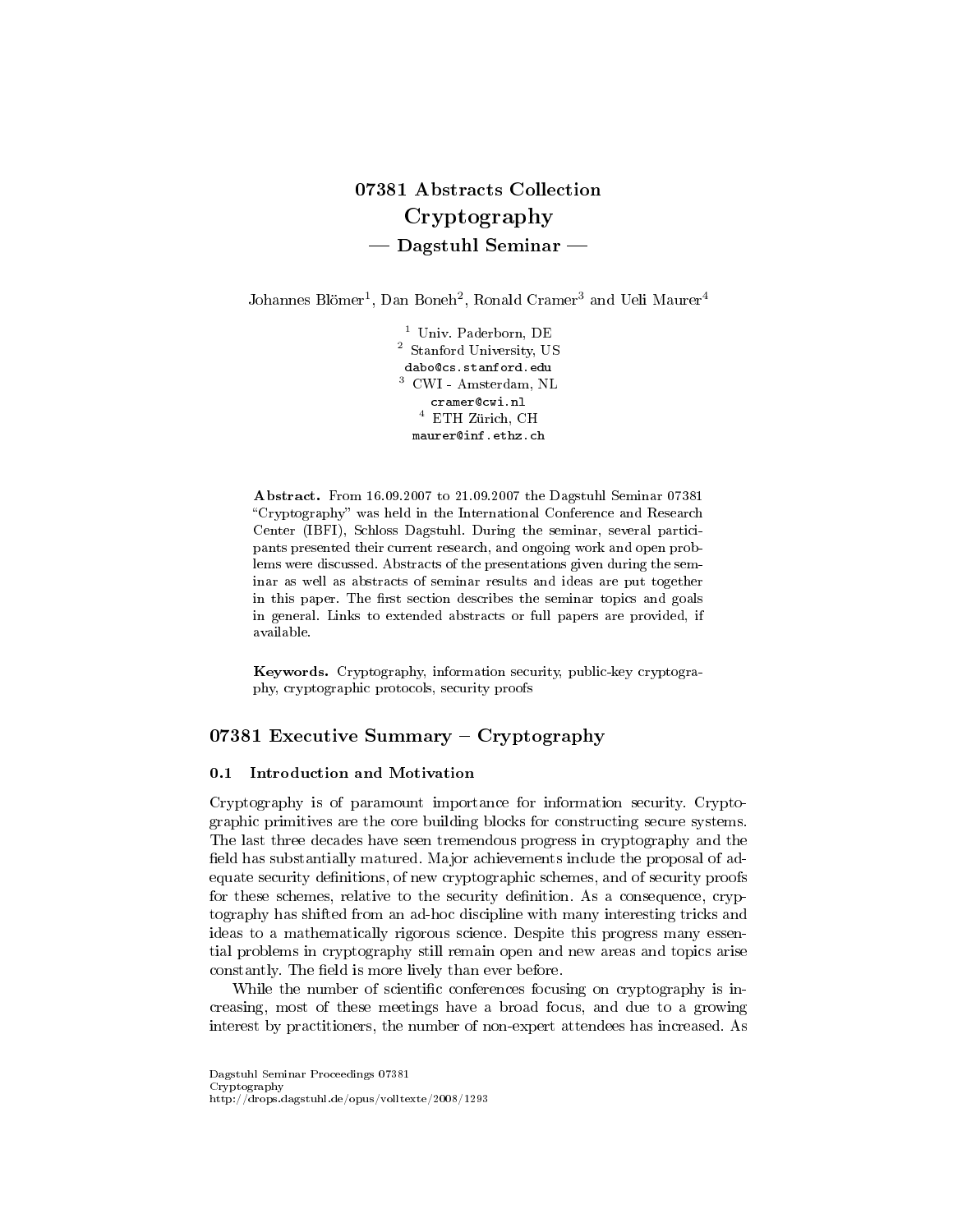a result, it becomes more difficult to discuss the details of the advancement of the field, as well as to identify promising innovative trends. Therefore, the aim of the seminar was to provide an opportunity for key cryptographers to meet, to interact, to focus on the scientic foundation of cryptography, to spot the emerging new areas, and to work on them. Applications were also covered but the emphasis was on the conceptual framework that allows the use of appropriate models, amenable to mathematical reasoning.

#### 0.2 Participation, Organization, and Atmosphere

The seminar brought together about 40 leading cryptographers from all over the world. Almost all participants gave a presentation about their recent research and also about future research plans they have, encouraging others to join in. In many cases the choice of the subject for the talk was targeted to the unique list of participants. The presentations were highly interactive and led to lively discussions, well into the evenings and nights. A number of new collaborations were initiated at the seminar. Overall, the seminar was a great success, as is also documented by the feedback given by the participants on the questionnaires.

#### 0.3 Summary of Topics

The topics covered in the seminar spanned most areas of cryptography, in one way or another, both in terms of the types of schemes (public-key cryptography, symmetric cryptography, hash functions and other cryptographic functions, multi-party protocols, etc.) and in terms of the mathematical methods and techniques used (algebra, number theory, elliptic curves, probability theory, information theory, combinatorics, quantum theory, etc.). The range of applications addressed in the various talks was broad, ranging from secure communication, key management, authentication, digital signatures and payment systems to evoting and Internet security.

While the initial plan had been to focus more exclusively on public-key cryptography, it turned out that this sub-topic branches out into many other areas of cryptography and therefore the organizers decided to expand the scope, emphasizing quality rather than close adherence to public-key cryptography. This decision turned out to be a wise one.

What was common to almost all the talks is that rigorous mathematical proofs for the security of the presented schemes were given. In fact, a central topic of many of the talks were proof methodologies for various contexts.

Keywords: Cryptography, information security, public-key cryptography, cryptographic protocols, security proofs

Joint work of: Blömer, Johannes; Boneh, Dan; Cramer, Ronald; Maurer, Ueli

Extended Abstract: <http://drops.dagstuhl.de/opus/volltexte/2008/1292>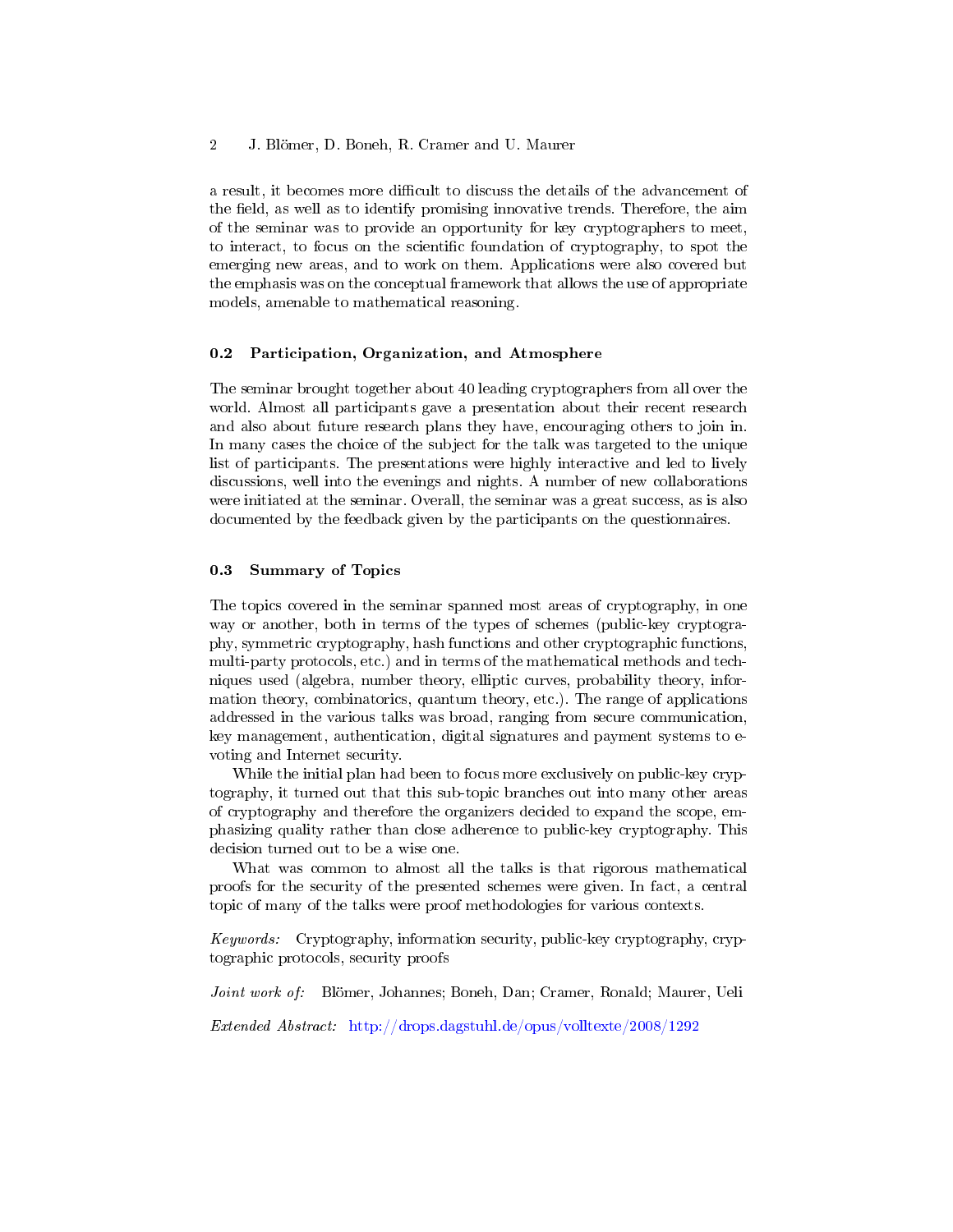# New Techniques for Cryptanalysis of Hash Functions and Improved Attacks on Snefru

#### Eli Biham (Technion - Haifa, IL)

In this talk we present new techniques for the cryptanalysis of hash functions that allow the implementation of prior attacks with additional properties, and to reach previously impossible results. The first technique shows how to use generic attacks within the scope of differential cryptanalysis, and in particular the Floyd and Nivasch cycle detection and collision finding algorithms in order to find collisions. We use this technique to show the first found collision of 3-pass Snefru. The second technique uses virtual messages (that do not exist in practice) with a second preimage attack in order to find a preimage of the compression function. We also observe how the padding scheme of the hash function affects the ability to find preimages of the full hash function, and present a very long preimage of Snefru.

 $Keywords:$  Hash functions, Snefru, differential cryptanalysis, collisions, preimages

# Space-Efficient Identity Based Encryption Without Pairings

Dan Boneh (Stanford University, USA)

Identity Based Encryption (IBE) systems are often constructed using bilinear maps (a.k.a. pairings) on elliptic curves. One exception is an elegant system due to Cocks which builds an IBE based on the quadratic residuosity problem modulo an RSA composite N. The Cocks system, however, produces long ciphertexts. Since the introduction of the Cocks system in 2001 it has been an open problem to construct a space efficient IBE system without pairings. In this paper we present an IBE system in which ciphertext size is short: an encryption of an  $\ell$ bit message consists of a single element in  $\mathbb{Z}_N$  plus  $\ell + 1$  additional bits. Security, as in the Cocks system, relies on the quadratic residuosity problem. The system is based on the theory of ternary quadratic forms and as a result, encryption and decryption are slower than in the Cocks system.

Keywords: Identity Based Encryption, Quadratic Residousity, Public-key cryptography

Joint work of: Boneh, Dan; Gentry, Craig; Hamburg, Michael

Full Paper: [http://crypto.stanford.edu/](http://crypto.stanford.edu/~dabo/abstracts/bgh.html)∼dabo/abstracts/bgh.html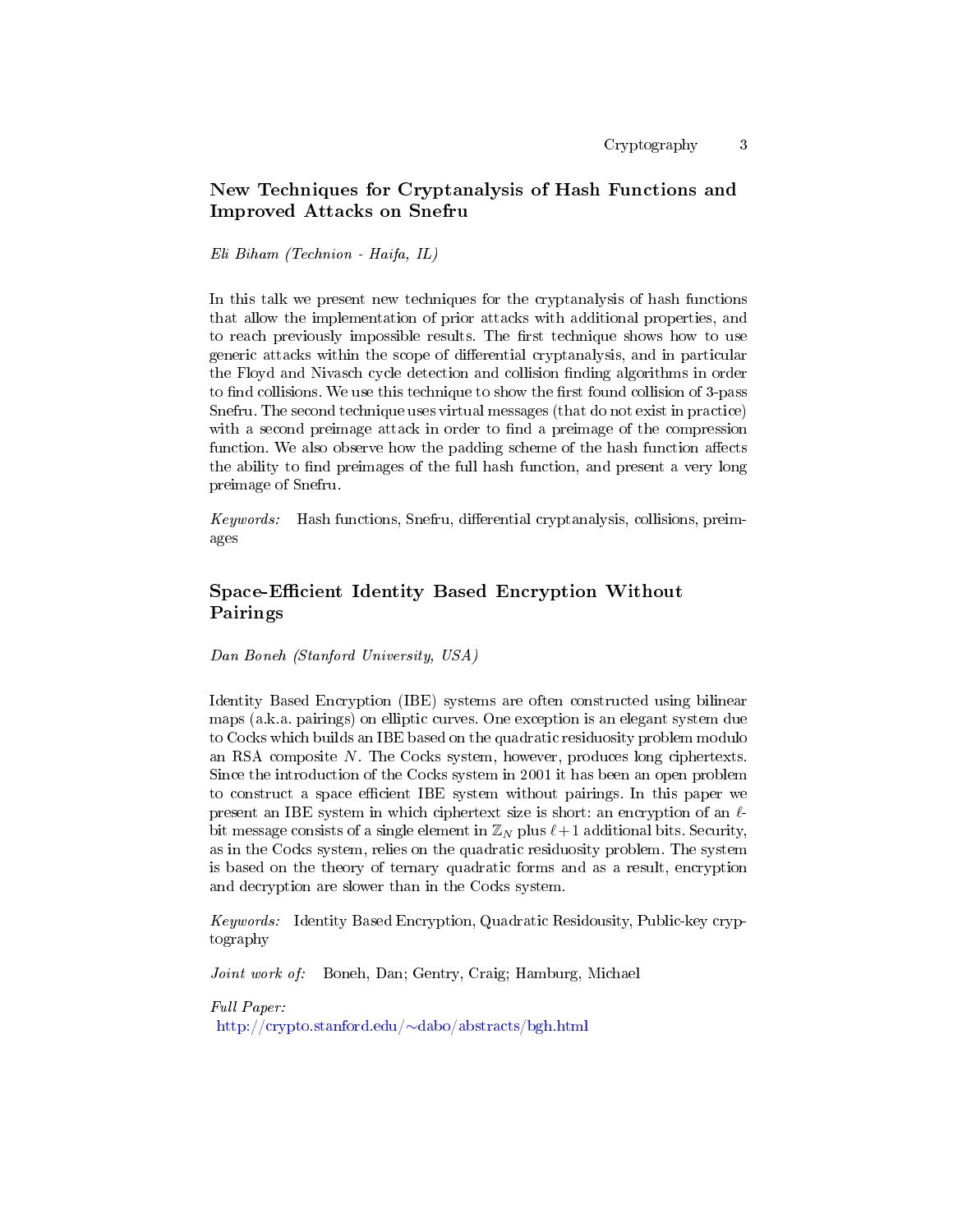#### A tour of set-up assumptions for obtaining UC security

Ran Canetti (IBM TJ Watson Research Center - Hawthorne, USA)

A desirable goal for cryptographic protocols is to guarantee security when the protocol is composed with other protocol instances.

Universally Composable (UC) security provides this guarantee in a strong sense: A UC-secure protocol maintains its security properties even when composed concurrently with an unbounded number of instances of arbitrary protocols. However, many interesting cryptographic tasks are provably impossible to realize with UC security, unless some trusted set-up is assumed. Impossibility holds even if ideally authenticated communication channels are provided.

The talk will examine and compare a number of set-up assumptions (models) that were recently demonstrated to suffice for constructing UC-secure protocols that realize practically any cryptographic task. We start with the common reference string (CRS) and key registration (KR) models. We then proceed to the "sunspot" models, which allow for some adversarial control over the set-up, a number of models which better captures set-up that is globally available in the system, and a timing assumption.

Finally, we briefly touch upon set-up models for obtaining authenticated communication.

Keywords: Security analysis, composable security, set-up assumptions

#### Simulatable Verifiable Random Functions

Melissa Chase (Brown Univ. - Providence, USA)

We introduce simulatable verifiable random functions (sVRF). VRFs are similar to pseudorandom functions, except that they are also veriable: corresponding to each seed sk, there is a public key pk, and for  $y = F_{pk}(x)$ , it is possible to prove that y is indeed the value of the function seeded by  $sk$ . A simulatable VRF is a VRF for which this proof can be simulated, so a simulator can pretend that the value of  $F_{pk}(x)$  is any y. We begin by introducing the notion and formal definitions of sVRFs. (joint work with Anna Lysyanskaya.)

We then present a new construction of sVRFs. This construction uses an asymmetric bilinear map  $e: G_1 \times G_2 \to G_T$ . It is based on the SDHI assumption in  $G_1$  and uses the Groth Sahai bilinear map commitment and proof system (which can be based on either the SXDH or the decisional linear assumption). The input domain must be polynomial size, and the output is pseudorandom over G1. (joint work with Mira Belenkiy, Markulf Kohlweiss, and Anna Lysyanskaya).

Keywords: Verifiable Random Functions, Pseudorandom Functions

Joint work of: Belenkiy, Mira; Chase, Melissa; Kohlweiss, Markulf; Lysyanskaya, Anna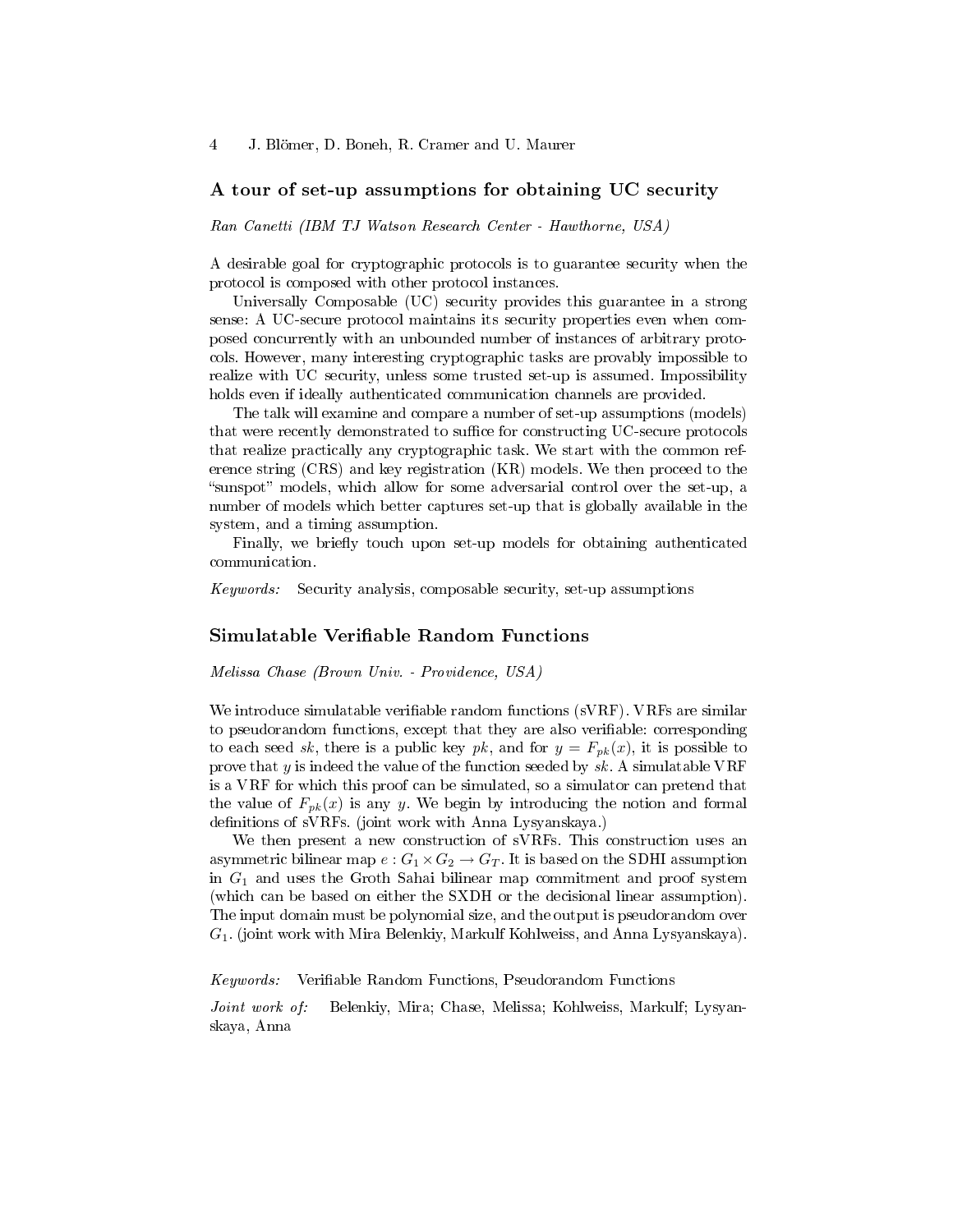### Combinatorial authentication codes secure against related-key attacks and their applications

Ronald Cramer (CWI - Amsterdam, NL)

We introduce a class of combinatorial authentication codes that withstand certain related-key attacks. Consider the standard notion of security for combinatorial authentication codes, i.e., security against impersonation and substitution attacks. Our notion requires that security is guaranteed even if the attacker can algebraically modify the secret key of the receiver.

We show that these codes have interesting applications to fuzzy randomness extractors (which in turn are applicable in certain settings of biometric identification), secure message transmission and robust secret sharing.

Finally, we show how to construct nearly optimal combinatorial authentication codes secure against related-key attacks from certain classes of cyclic error correcting codes.

Keywords: Cryptography, authentication codes, error correcting codes, randomness extractors, secret sharing, secure message transmission, biometric identification

Joint work of: Cramer, Ronald; Dodis, Yevgeniy; Fehr, Serge; Padro', Carles; Wichs, Daniel

# Applying Recreational Mathematics to Secure Multiparty Computation

Yvo Desmedt (Univ. College London, GB)

The problem of a mouse traveling through a maze is well known. The maze can be represented using a planar graph. We present a variant of the maze. We consider a grid vertex colored planar graph in which an adversary can choose up to t colors and remove all vertices that have these colors and their adjacent edges. We call the grid in which these vertices and adjacent edges are removed a reduced grid. The problem is that a mouse must be able to move in the reduced grid from the first row to the last row, and from the first column to the last column, and this for all possible reductions. We present three types of solutions to construct such grids. The efficiency of these solutions is discussed.

The problem finds its origin in the problem of secure multiparty computation. We consider the problem of parties each having a secret belonging to a nonabelian group. The parties want to compute the product of these secrets without leaking anything that does not follow trivially from the product. Our solution is black box, i.e., independent of the non-abelian group. This has applications to threshold block ciphers and post-quantum cryptography.

Keywords: Multi-party computation, private and reliable computation, nonabelian groups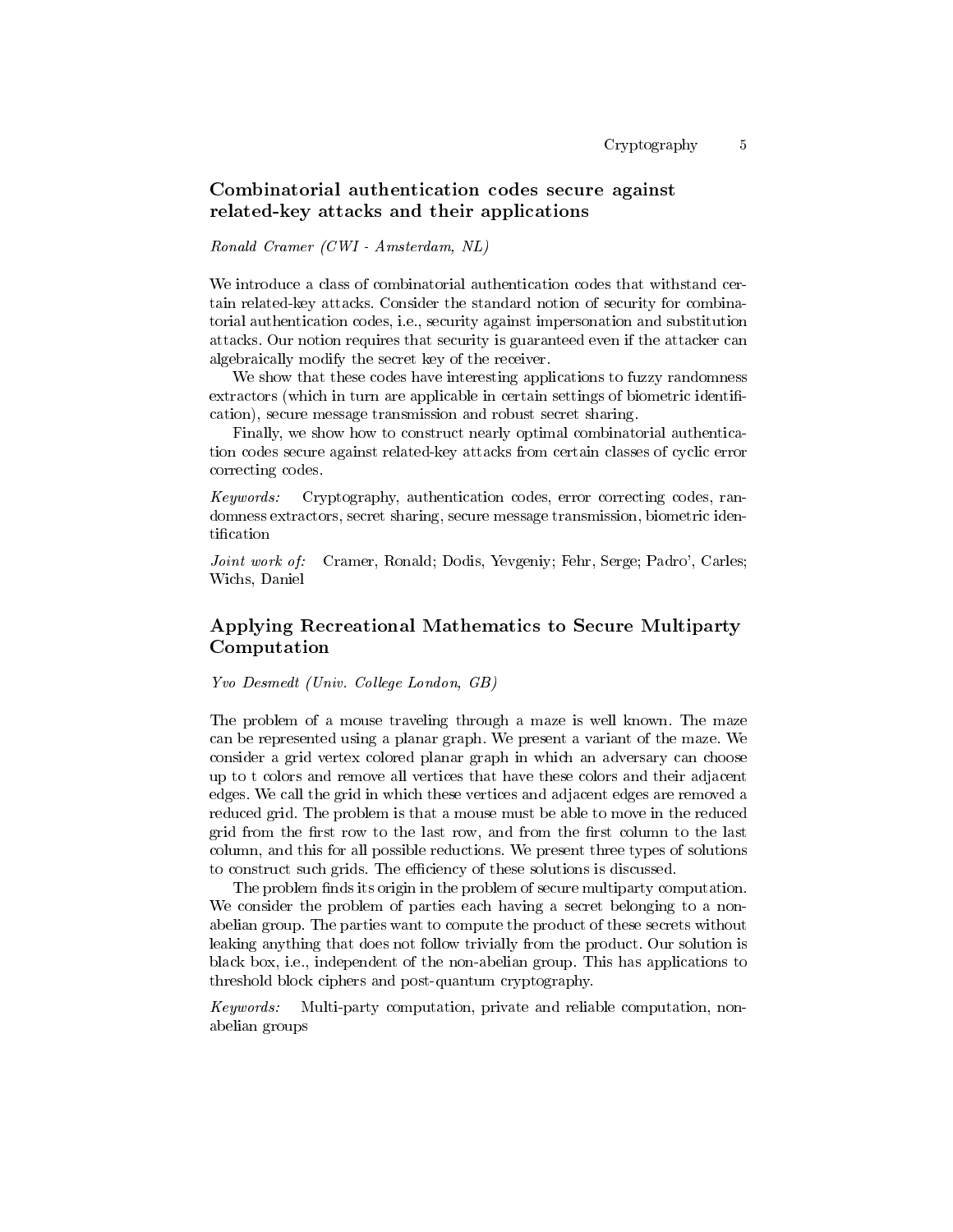#### Does Privacy Require True Randomness?

Yevgeniy Dodis (Courant Institute - New York, USA)

All known techniques for achieving privacy seem to fundamentally require (nearly) perfect randomness. We ask the question whether this is just a coincidence, or, perhaps, privacy inherently requires true randomness?

We resolve this question for the case of (information-theoretic) private-key encryption, where parties wish to encrypt a b-bit value using an n-bit shared secret key sampled from some imperfect source of randomness S. Our main result shows that if such n-bit source S allows for a secure encryption of b bits, where b > log n, then one can deterministically extract nearly b almost perfect random bits from S.

Moreover, the restriction that  $b > log n$  is nearly tight.

Hence, to a large extent, true randomness is inherent for encryption: either the key length must be exponential in the message length b, or one can deterministically extract nearly b almost unbiased random bits from the key. In particular, \*\* the one-time pad scheme is essentially "universal" \*\*

Our technique also extends to related \*computational\* primitives which are "perfectly-binding", such as perfectly-binding commitment and computationally secure private- or public-key encryption, showing the necessity to  $*$ efficiently $*$ extract almost b \*pseudorandom\* bits.

Keywords: Randomness, extraction, privacy, encryption

Joint work of: Dodis, Yevgeniy; Bosley, Carl

Full Paper: <http://people.csail.mit.edu/dodis/ps/enc-ext.ps>

# Randomness Extraction via Delta-Biased Masking in the Presence of a Quantum Attacker

Serge Fehr (CWI - Amsterdam, NL)

Randomness extraction is of fundamental importance for information-theoretic cryptography.

It allows to transform a raw key about which an attacker has some limited knowledge into a fully secure random key, on which the attacker has essentially no information.

We show that randomness extraction by means of xor'ing a so-called deltabiased mask to the raw key is secure also in case where the attacker has quantum information on the raw key. Up to date, only very few techniques are known to work against a quantum attacker, much in contrast to the classical (nonquantum) setting, which is much better understood and for which a vast amount of different techniques for randomness extraction are known. We show how the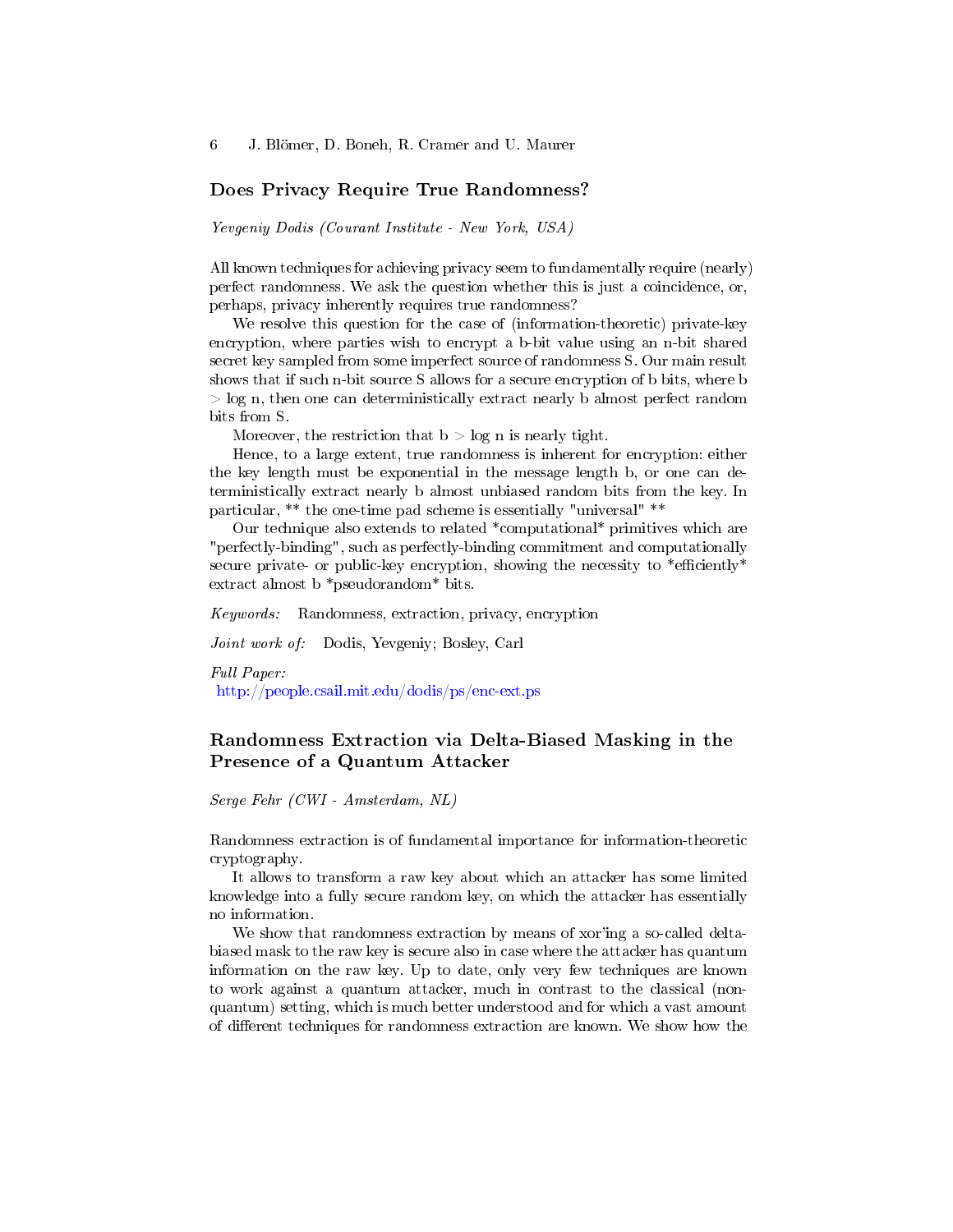new randomness-extraction technique allows to do error-correction without leaking partial information to a quantum attacker. Such a technique is useful in settings where the raw key may contain errors, since standard error-correction techniques may provide the attacker with information on, say, a secret key that was used to obtain the raw key.

An additional application, which I will not talk about, is to entropically secure encryption.

Keywords: Quantum cryptography, randomness extraction, small-biased sets

Joint work of: Fehr, Serge; Schaffner, Christian

### On the Impossibility of Three-Move Blind Signature Schemes

Marc Fischlin (TU Darmstadt, D)

We investigate the possibility to build blind signature schemes in which the interactive signature issuing between the signer and the user can be achieved in three (or less) moves. While such protocols are known to exist in the random oracle model and the common reference string model, currently the best protocol in the standard model by Okamoto requires four moves. Here we give indications that schemes with three moves in the standard model are hard to achieve. This also sheds some light on the hardness of instantiating the random oracles in the schemes by Chaum and by Pointcheval and Stern.

Keywords: Blind signature scheme, black-box reduction

Joint work of: Fischlin, Marc; Schröder, Dominique

### How to Share a Key

Matthias Fitzi (ETH Zürich, CH)

The problem of asynchronous perfectly secure communication via one-time pads (OTP) has been recently introduced by Di Crescenzo and Kiayias.

There, several players share the same OTP to be used in parallel but it is not known in advance which players will consume how many bits of the pad. Based on the common OTP and only partial local knowledge of how many key bits have already been used by each other player, the goal is to commonly consume as many key bits as possible without any overlap.

In this paper, we consider a related problem with immediate implications to the previous model. We consider n players to share the same  $k$  keys of length bits. The goal is to assign a key sequence to each player such that, for as many keys as possible and independently of which player uses how many of them, it is guaranteed that all used keys are independent. Such an assignment is called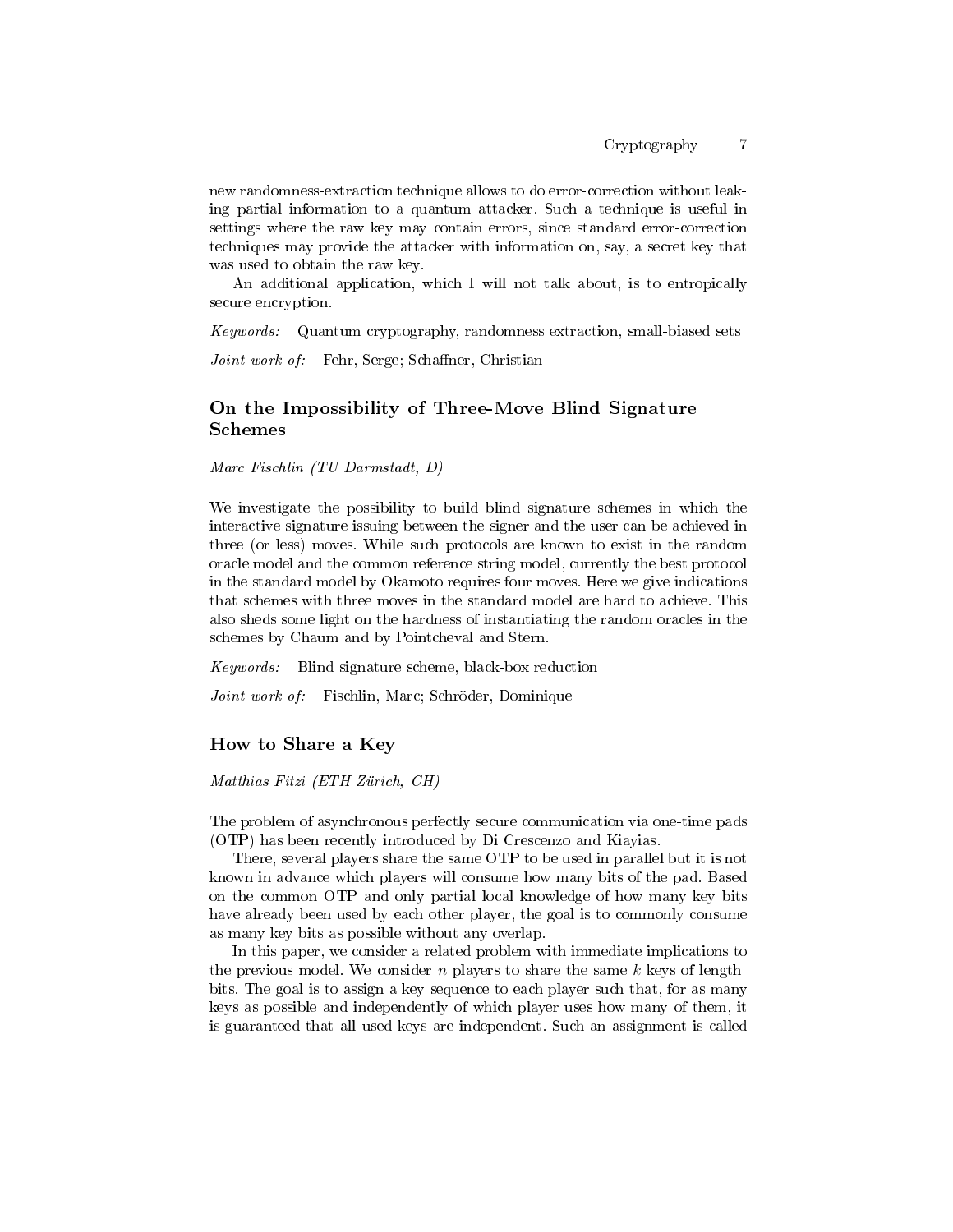loss-free if  $k$  keys can always be consumed independently. Note that, in contrast to the previous model, the players are ignorant of each other's key consumptions. We first observe a simple loss-free solution for the case that the key is of certain (small) minimal length. Furthermore, for the case of key length  $= 1$  (the most general case), we show that loss-free assignments are possible if and only if the number of players is at most three. Our solutions directly apply to the model of Di Crescenzo and Kiayias. For the case  $n = 3$ , we strictly improve over their solution.

For  $n > 3$ , we still partially improve over their solution despite the fact that our construction is simple and oblivious.

Keywords: How, loss-free, one-time pad, parallel use, perfect security

Joint work of: Fitzi, Matthias; Nielsen, Jesper Buus; Wolf, Stefan

### Security Under Key-Dependent Inputs

Shai Halevi (IBM TJ Watson Research Center - Yorktown Heights, USA)

In this work we re-visit the question of building cryptographic primitives that remain secure even when queried on inputs that depend on the secret key.

This was investigated by Black, Rogaway, and Shrimpton in the context of randomized encryption schemes and in the random oracle model. We extend the investigation to deterministic symmetric schemes (such as PRFs and block ciphers) and to the standard model. We term this notion "security against keydependent-input attack", or KDI-security for short. Our motivation for studying KDI security is the existence of significant real-world implementations of deterministic encryption (in the context of storage encryption) that actually rely on their building blocks to be KDI secure.

We consider many natural constructions for PRFs, ciphers, tweakable ciphers and randomized encryption, and examine them with respect to their KDI security. We exhibit inherent limitations of this notion and show many natural constructions that fail to be KDI secure in the standard model, including some schemes that have been proven in the random oracle model. On the positive side, we demonstrate examples where some measure of KDI security can be provably achieved (in particular, we show such examples in the standard model).

Keywords: Circular encryption, Key-dependent input, Self encryption

Joint work of: Halevi, Shai; Krawczyk, Hugo

Full Paper: <http://eprint.iacr.org/2007/315>

See also: ACM-CCS 2007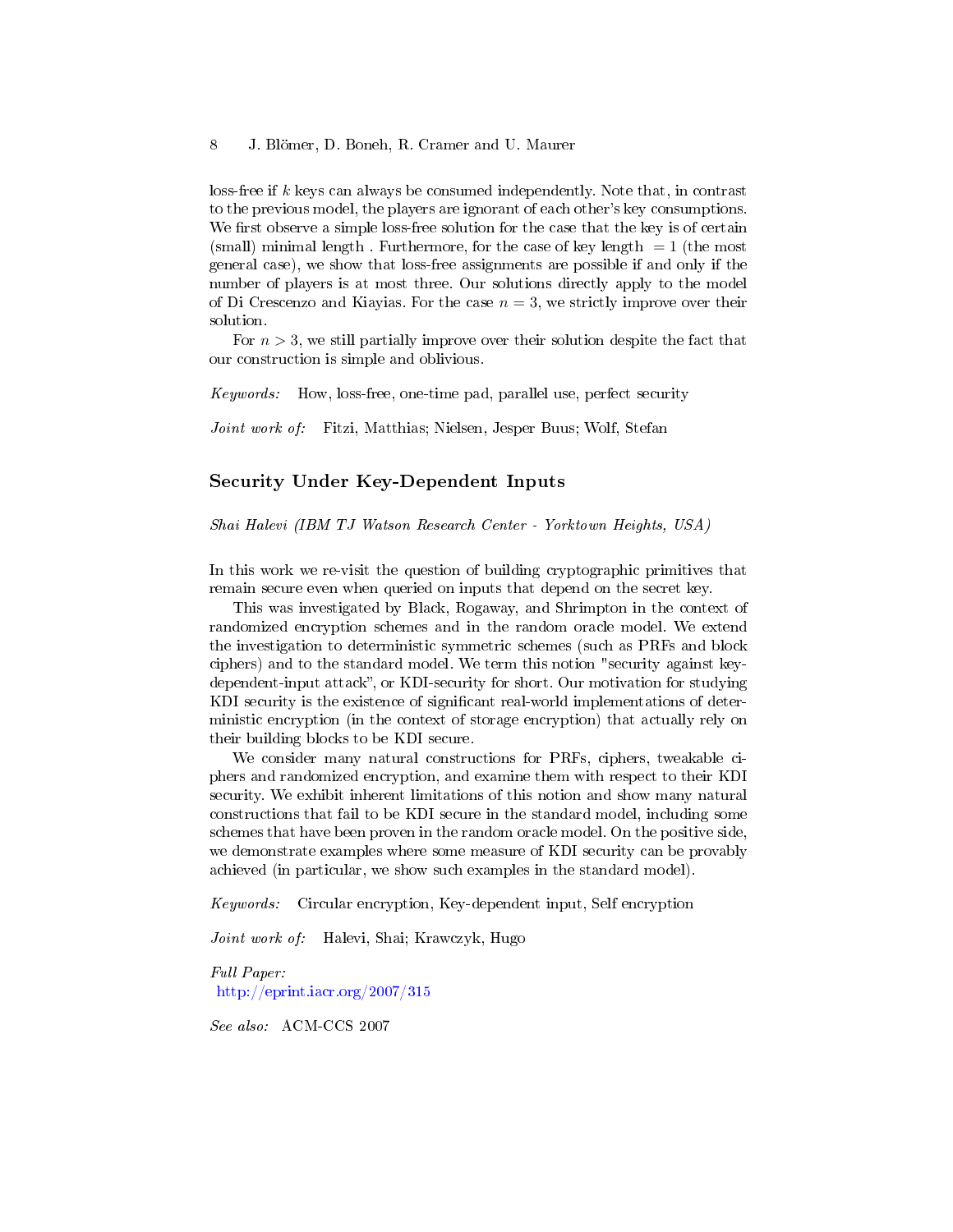# Towards Key-Dependent Message Security in the Standard Model

Dennis Hofheinz (CWI - Amsterdam, NL)

Standard security notions for encryption schemes do not guarantee any security if the encrypted messages depend on the secret key. Yet it is exactly the stronger notion of security in the presence of \*key-dependent\* messages (KDM security) that is required in a number of applications: most prominently, KDM security plays an important role in analyzing cryptographic multi-party protocols in a formal calculus. But although often assumed, the mere existence of KDM secure schemes is an open problem. The only previously known construction was proven secure in the random oracle model.

We present symmetric encryption schemes that are KDM secure in the standard model (i.e., without random oracles). The price we pay is that we achieve only a relaxed (but still useful) notion of key-dependent message security. Our work answers (at least partially) an open problem posed by Black, Rogaway, and Shrimpton. More concretely, our contributions are as follows: - We present a (stateless) symmetric encryption scheme that is information-theoretically secure in face of a \*bounded\* number and length of encryptions for which the messages depend in an arbitrary way on the secret key. - We present a stateful symmetric encryption scheme that is computationally secure in face of an arbitrary number of encryptions for which the messages depend only on the respective  $\alpha$  secret state/key of the scheme. The underlying computational assumption is minimal: we assume the existence of one-way functions. - We give evidence that the only previously known KDM secure encryption scheme cannot be proven secure in the standard model (i.e., without random oracles).

Keywords: Key-dependent message security, security

Joint work of: Hofheinz, Dennis; Unruh, Dominique

### MPC in the Head

Yuval Ishai (Technion - Haifa, IL)

I will survey a recent approach for designing secure two-party protocols via the use of secure multi-party computation (MPC) protocols.

The first part of the talk (joint work with Eyal Kushilevitz, Rafail Ostrovsky, and Amit Sahai) will describe a way to obtain a zero-knowledge proof for a given NP language by making a black-box use of any MPC protocol for a related  $n$ party functionality. The latter protocol only needs to be secure against a small number of "honest-but-curious" parties. This new connection allows us to draw on a large body of techniques for MPC with honest majority in order to improve the efficiency of zero-knowledge proofs.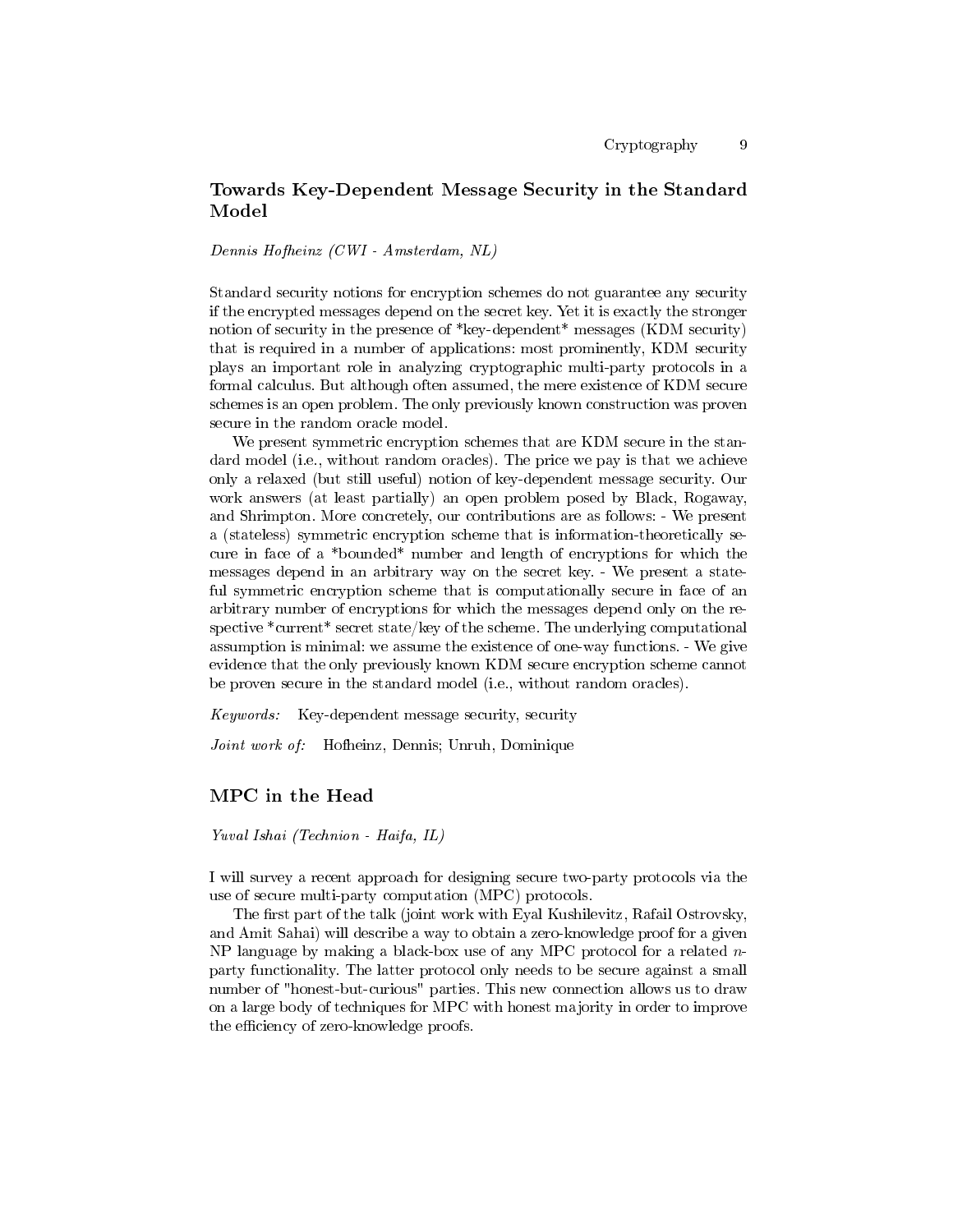The second part of the talk (ongoing joint work with Danny Harnik, Eyal Kushilevitz, and Jesper Nielsen) will describe a new general connection between MPC and OT combiners that has applications to the efficiency of secure twoparty computation.

Keywords: Secure multiparty computation, zero-knowledge proofs, oblivious transfer

### Twinning Diffie and Hellman

Eike Kiltz (CWI - Amsterdam, NL)

We propose the strong twin Diffie-Hellman assumption, a new interactive assumption that we prove weaker than the standard  $\text{Diffie-Hellman (DH) assumption}$ tion. We use it to construct the first redudancy-free public-key encryption scheme based on the DH assumption. We find several other applications for these ideas, including non-interactive authenticated key exchange, securing password authenticated key exchange against server compromise, and redundancy-free identitybased encryption.

 $Keywords:$  Diffie-Hellman problem, Twin Diffie-Hellman problem, redundancyfree public-key encryption

Joint work of: Cash, David; Kiltz, Eike; Shoup, Victor

#### Cryptography in Constant Parallel Time

Eyal Kushilevitz (Technion - Haifa, IL)

The talk gives a survey of the recent line of work on the subject.

In particular, we are interested in implementing cryptographic primitives in the complexity class  $NC^0$ , that consists of all functions where each output bit depends on a constant number of input bits. We are also interested in implementations where each input bit depends on a constant number of output bits and implementations that simultaneously achieve both properties. Such implementations are of interest both from the theoretical point of view and for obtaining parallel cryptography.

Among other things, we prove that any implementation of basic cryptographic primitives (such as one-way function, pseudorandom generators, encryption and more) in the complexity class  $NC^1$  (such implementations exist under most common cryptographic assumptions, like the intractability of factoring) implies an  $NC^0$  implementation for those primitives.

Keywords: Parallel cryptography, one-way functions, pseudorandom generators

Joint work of: Kushilevitz, Eyal; AppleBaum, Benny; Ishai, Yuval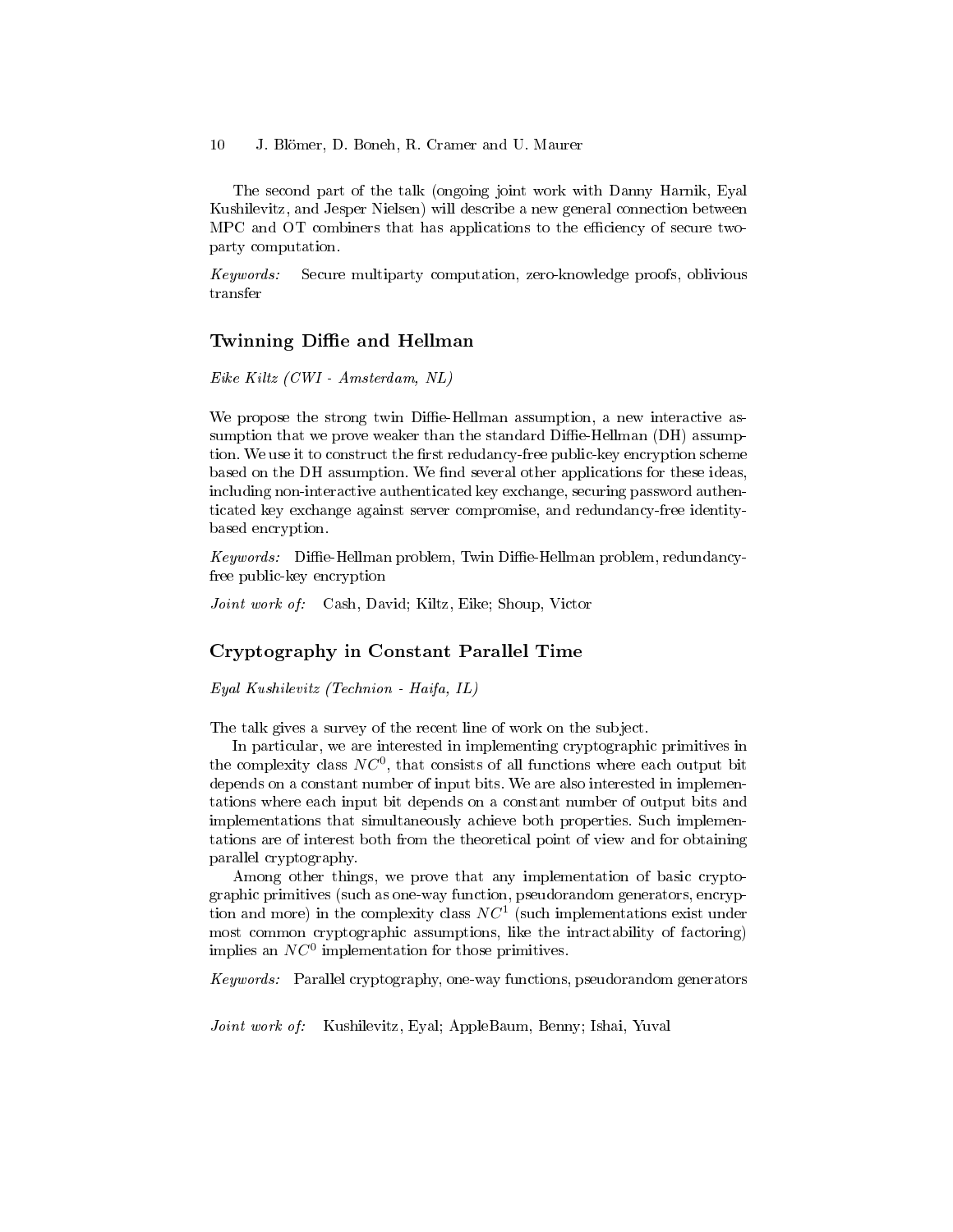### Random systems

Ueli Maurer (ETH Zürich, CH)

Most cryptographic systems can be modeled as a discrete system which interacts with its environment by taking a sequence of inputs and producing, for each new input, an output. The number of interactions can be fixed (e.g. one) or unbounded. In most contexts, only the \*observable\* input-output behavior of a system, but not the internal state representation, is of interest. For example, if one considers the distinguishing advantage of a certain distinguisher D for two systems F and G, then all that matters is the input-output behavior of the systems D, F and G. The abstraction capturing the input-output behavior of a system is called a random system and is, mathematically, a sequence of conditional probability distributions. This is in the same spirit as a communication channel in communication theory is abstracted as a conditional probability distribution  $P_{Y|X}$  of the output Y, given the input X, independently of the physical description of the channel.

One purpose of an abstraction is to make statements and proofs at the same time simpler, more general, and more elegant. In this talk we explore the power of the abstraction of random systems in cryptography.

Keywords: Cryptography, indistinguishability, random systems, security amplication

### An Optimal RSA Broadcast Attack

Alexander May (TU Darmstadt, D)

We address the problem of polynomial time solving univariate modular equations with mutually co-prime moduli. For a given system of equations we determine up to which size the common roots can be calculated efficiently. We further determine the minimum number of equations which suffices for a recovery of all common roots. The result that we obtain is superior to Hastad's original RSA broadcast attack, even when Hastad's method is combined with the best known lattice technique due to Coppersmith. Namely, our reduction uses a slightly different transformation from polynomial systems to a single polynomial. Thus, our improvement is achieved by optimal polynomial modelling rather than improved lattice techniques. Moreover, we show by a counting argument that our results cannot be improved in general. A typical application for our algorithm is an improved attack on RSA with a smaller number of polynomially related messages.

Keywords: Univariate modular polynomial equations, RSA

Joint work of: May, Alexander; Ritzenhofen, Maike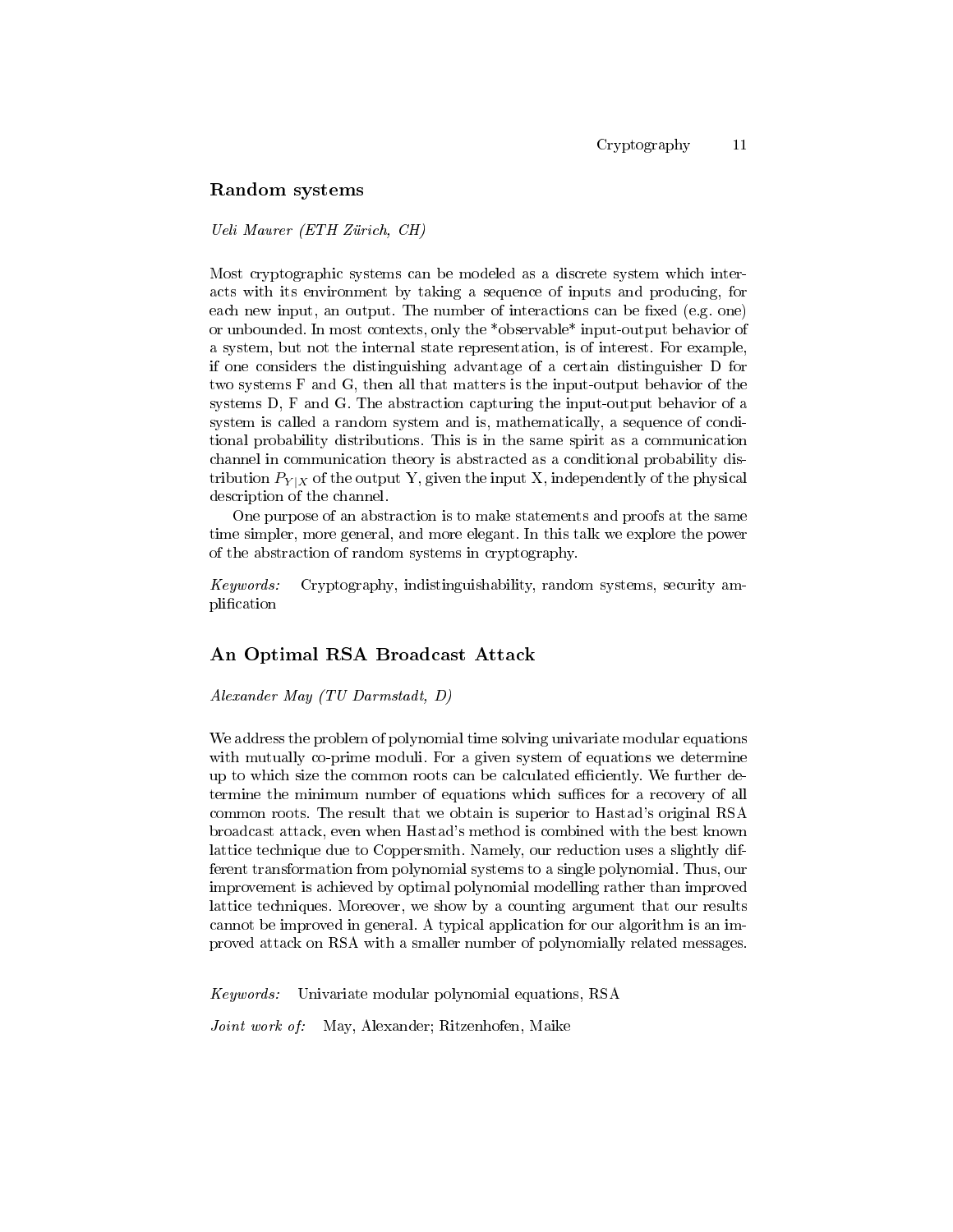### Precise Cryptography

#### Rafael Pass (Cornell University - Ithaca, USA)

The seminal work of Goldwasser, Micali and Rackoff put forward a computational approach to knowledge in interactive systems, providing the foundation of modern Cryptography. Their notion, and its refinement by Goldriech, Micali and Wigderson, bounds the knowledge of a player in terms of his \*potential\* computational power, technically defined as its worst-case running-time. We put forward a stronger notion that precisely bounds the knowledge gained by a player in an interaction in terms of the \*actual\* computation it has performed in that \*particular\* interaction.

Our approach—which is exemplified in the contexts of zero-knowledge proofs, proofs of knowledge, encryption and secure computation-not only remains valid even if  $P = NP$ , but is most meaningful when modeling knowledge of computationally easy properties.

Keywords: Zero Knowledge, Precision, Proofs of Knowledge, Encryption

Joint work of: Pass, Rafael; Micali, Silvio

# Generic Attacks and Proofs of Security for the Xor of Random Permutations

#### Jacques Patarin (University of Versailles, F)

Xoring the output of k permutations,  $k \geq 2$ , is a very simple way to construct pseudo-random functions from pseudo-random permutations.

In this talk we will be present the best known attacks on this construction, and the best known security results.

When  $k = 2$  we will present a proof of security in  $O(2^n)$  based on the "coefficients H technique".

Moreover, when  $k >= 3$  we will see that if a few points are changed in the output, we obtain a construction that seems to be even much more secure, and that is still very simple to implement.

Keywords: Pseudorandom functions, pseudorandom permutations, security beyond the birthday bound, Luby-Rackoff backwards, generic attacks

### Black-Box Combiners for Collision Resistance Really don't Exist

### Krzysztof Pietrzak (CWI - Amsterdam, NL)

A black-box combiner for collision resistant hash functions (CRHF) is a construction which given black-box access to two hash functions is collision resistant if at least one of the components is collision resistant.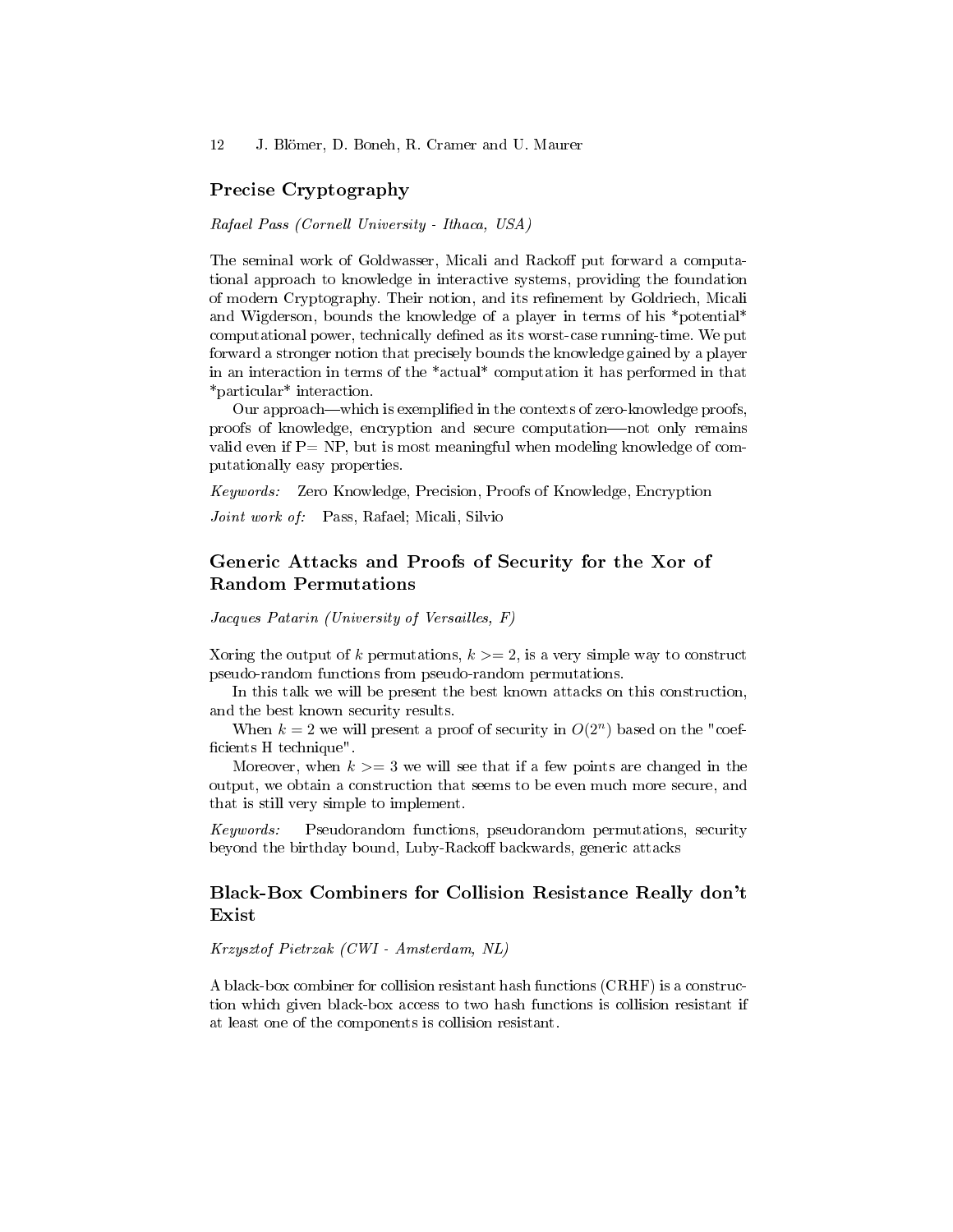In this paper we prove a lower bound on the output length of black-box combiners for CRHFs.

The bound we prove is tight as it is achieved by a recent construction of Canetti et al [crypto'07]. Previously known lower bounds only applied to restricted constructions which either were deterministic (Boneh, Boyen [crypto'06], Pietrzak [eurocrypt'07]), or for constructions whose security proof required that the underlying hash-functions can be broken given a single collision for the combiner (Canetti et al [crypto'07]). Our proof uses a lemma similar to the elegant "reconstruction lemma" of Gennaro and Trevisan [focs'00], which states that any function which is not one-way is compressible (and thus uniformly random function must be one-way). In a similar vein we show that a function which is not collision resistant is compressible.

We also borrow ideas from recent work by Haitner et al. [FOCS'07], who show how to prove the reconstruction lemma even relative to a powerful "collisionfinding" oracle.

Keywords: CRHF, combiner

### Universal Hash Functions are Not So Universal

Bart Preneel (Katholieke Universiteit Leuven, B)

In this talk we demonstrate some very simple key recovery attacks on several universal hash function based MAC algorithms. The attacks use a substantial number of verification queries and in some cases require nonce reuse; this is realistic in settings in which the receiver is stateless or the nonce is a random number. Some of these attacks exploit weak keys, while others can make use of partial information on a secret key, for example, due to a side channel attack. These results show that while universal hash functions offer provable security, high speeds and parallelism, their simple combinatorial properties make them less robust than conventional message authentication primitives.

Keywords: Universal hash functions, message authentication codes, key recovery, cryptanalysis, side channel attacks

Joint work of: Preneel, Bart; Handschuh, Helena

# Formalizing Human Ignorance  $+$  Permutation-Based Cryptographic Hashing

Phillip Rogaway (Univ. of California - Davis, USA)

The talk is of two unrelated parts. PART 1: There is a rarely mentioned foundational problem involving collision-resistant hash-functions: common constructions are keyless, while formal definitions are keyed.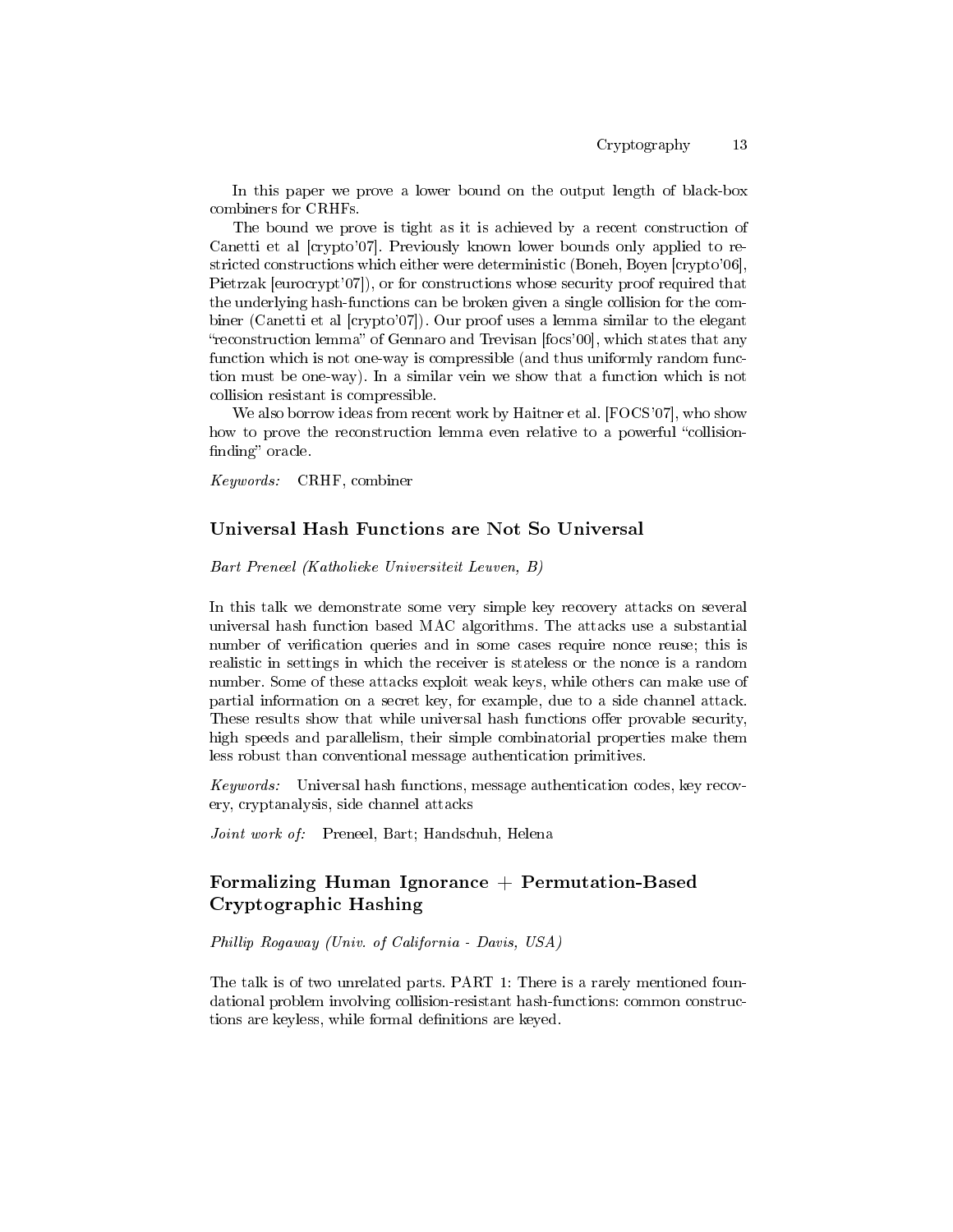The discrepancy stems from the fact that a function  $H: \{0,1\}^* \to \{0,1\}^n$ always admits an efficient collision-finding adversary, it just that us humans are too dumb to find it. I explain that there's a simple and "almost known" way to sidestep this difficulty that avoids having to key the hash function: just state theorems in a way that prescribes an explicitly given reduction, normally a black-box one. PART 2: I discussed very recent work on how to construct a cryptographic hash function producing  $n$  or more output bits from a random permutation from  $n$  bits to  $n$  bits. The main construction, PHASH, can, for example, map  $2n$  bits to n bits using three permutation calls, getting security close to the  $2^{n/2}$ . We also show that this number of permutation calls, three, is necessary as well as sufficient for  $2 \rightarrow 1$  compression. More generally, we provide a matrix-parameterized construction, PHASH, for compressing  $mn$  bits to  $rn$ bits for any  $m > r > 1$ ; and we look at lower bounds (attacks) on what is possible for permutation-based hashing with k calls.

Keywords: Cryptographic hash functions, cryptography, collision-resistant hash functions

Full Paper: [http://www.cs.ucdavis.edu/](http://www.cs.ucdavis.edu/~rogaway/papers)∼rogaway/papers

# Applying Cryptography-lottery, anonymous authentication and voting

Kazue Sako (NEC - Kawasaki, J)

We discuss several trials of applying cryptography to the real world, on a belief that it would benefit people. The examples include fair digital lootery, anonymous authentication such as group signatures to enhance user privacy, and voting over network. We further present a new privacy requirement that we faced on designing a network voting for nominating best paper award at a symposium, which deals with privacy of not voters but of candidates in the voting.

Keywords: Privacy, fairness, voting, anonymity

# A Tight High-Order Entropic Quantum Uncertainty Relation with Applications

 $Christian Schaffner (CWI - Amsterdam, NL)$ 

We derive a new entropic quantum uncertainty relation involving min-entropy. The relation is tight and can be applied in various quantum-cryptographic settings.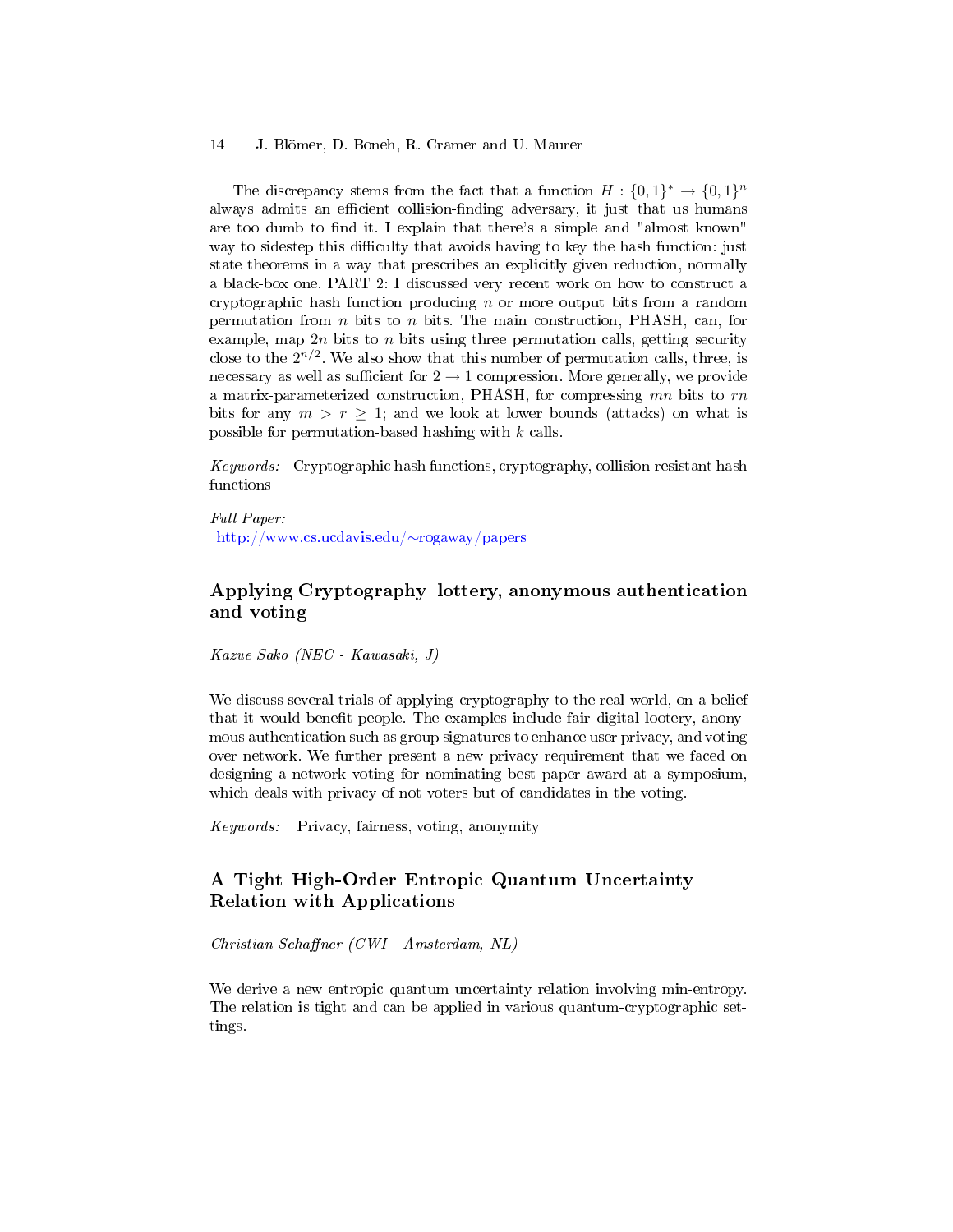Protocols for quantum 1-out-of-2 Oblivious Transfer and quantum Bit Commitment are presented and the uncertainty relation is used to prove the security of these protocols in the bounded-quantum-storage model according to new strong security definitions.

As another application, we consider the realistic setting of Quantum Key Distribution (QKD) against quantum-memory-bounded eavesdroppers.

The uncertainty relation allows to prove the security of QKD protocols in this setting while tolerating considerably higher error rates compared to the standard model with unbounded adversaries. For instance, for the six-state protocol with one-way communication, a bit-flip error rate of up to  $17\%$  can be tolerated (compared to 13% in the standard model).

Our uncertainty relation also yields a lower bound on the min-entropy key uncertainty against known-plaintext attacks when quantum ciphers are composed. Previously, the key uncertainty of these ciphers was only known with respect to Shannon entropy.

Keywords: Quantum cryptgraphy, quantum uncertainty relations, information theory, bounded-quantum-storage model

Joint work of: Damgård, Ivan; Fehr, Serge; Renner, Renato; Salvail, Louis; Schaffner, Christian

Full Paper:

<http://arxiv.org/abs/quant-ph/0612014>

See also: Advances in Cryptology - CRYPTO 2007, Springer LNCS 4622, pages 360-378, 2007

# Identification and Signatures Based on NP-hard Problems of Quadratic Forms

Claus Peter Schnorr (Universität Frankfurt, D)

A symmetric matrix  $A = A^t \in \mathbb{Z}^{n \times n}$  defines the quadratic form  $x^t A x$ . The forms  $A_0, A_1 \in \mathbb{Z}^{n \times n}$  are equivalent if  $T^t A_0 T = A_1$  holds for some  $T \in GL_n(\mathbb{Z})$ . We present public key identification and digital signatures that provide proofs of knowledge of an equivalence transform  $T \in GL_n(\mathbb{Z})$ .

Importantly, solving  $T^t A_1 T = A_0$  for a "small" T is NP-hard for indefinite forms  $A_1, A_0 \in \mathbb{Z}^{n \times n}$  for every fixed  $n \geq 3$ . This is a non trivial consequence of the NP-hardness of binary quadratic equations over the integers of [MA78]. Small dimension  $n$  yields short private and public keys and efficient protocols.

The NP-hardness holds for isotropic and for anisotropic forms.

While the computational equivalence problem has many easy instances for isotropic forms no easy instances are known for anisotropic forms.

**Proof of knowledge.** Prover  $P$  proves to verifier  $V$  knowledge of  $S$  such that  $S^t A_1 S = A_0$  by iterating: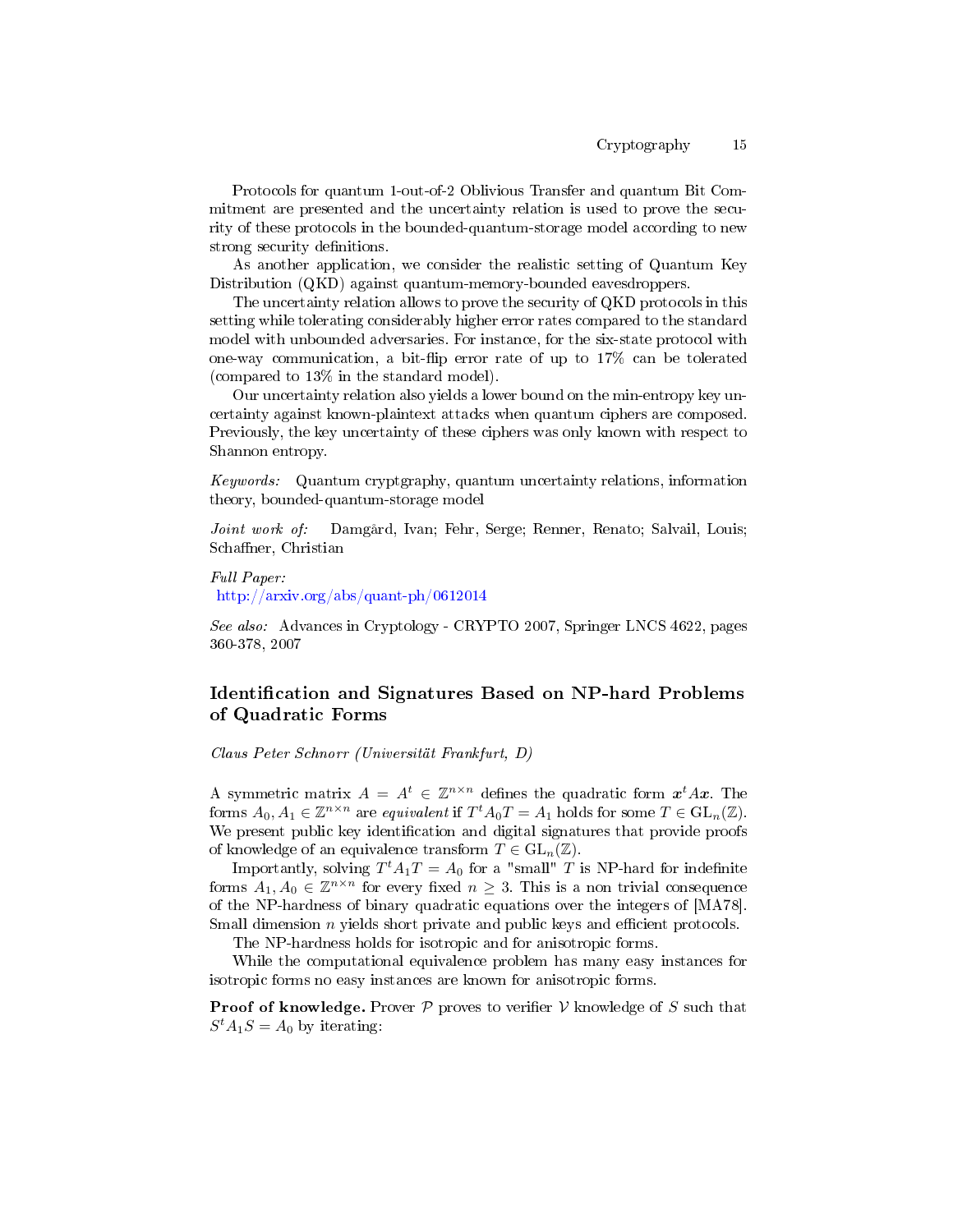1. P computes and sends an LLL-reduced form  $A' := T^t A_0 T$  for a randomized  $T \in GL_n(\mathbb{Z})$ , see [HS07].

2. *V* sends a random one-bit challenge  $b \in_R \{0,1\},\$ 

**3.** P sends the reply  $R_b := S^b T \in \mathrm{GL}_n(\mathbb{Z})$ , and  $\mathcal{V}$  checks that  $R_b^t A_b R_b = A'$ .

If a fraudulent  $\tilde{P}$  succeeds with  $\tilde{A}'$  and replies  $\tilde{R}_b$  for both  $\tilde{R}_0$ ,  $\tilde{R}_1$  he gets and equivalent private key  $S' := \tilde{R}_1 \tilde{R}_0^{-1}$  satisfying  $S'^t A_1 S' = A_0$ . This protocol is statistical zeroknowledge under reasonable heuristics.

Another proof of knowledge uses, long challenges and can be transformed into an efficient public key signature scheme by replacing  $V$  through a cryptographic hash function. This proof represents some  $c \in \mathbb{Z}$  as  $\mathbf{x}^t A_b \mathbf{x} = c = \mathbf{y}^t A' \mathbf{y}$ . As the knowledge of such  $x, y$  reduce the dimension n of the unknown part of the equivalence transform T by 1 we require that  $n \geq 4$ .

References. [Ca78] presents the classical theory of rational quadratic forms, for LLL-reduction of quadratic forms see [S07, Si05].

Keywords: Identification, signature, quadratic form, proof of knowledge, zeroknowledge, NP-hardness

### Efficient Implementation of Pairing Based Cryptosystems

Tsuyoshi Takagi (Future University - Hakodate, J)

Pairing based cryptosystems can accomplish novel security applications such as ID-based cryptosystems, efficient broadcast encryptions and so on, which have not been constructed efficiently without the pairing.

Recently some efficient algorithms for computing the pairing have been proposed, namely Duursma-Lee algorithm and its variant  $\eta_T$  pairing.

In this talk, we present some implementation of the  $\eta_T$  pairing over different computation platforms. Our processing speeds of the  $\eta_T$  pairing over  $GF(3^{97})$ are as follows: 479 microseconds on AMD Opteron at 2.2GHz, 215 milliseconds on NTT FOMA SH903iS (JAVA mobilephone), 38 milliseconds on ARM9 at 225MHz using BREW, 27 microseconds on FPGA Altera Cyclone II EP2C35 at 147 MHz, and 5.8 seconds on ATmega128L at 7.37 MHz using TinyOS, respectively.

Keywords: Pairing, implementation

# Statistically Hiding Commitments and Statistical Zero-Knowledge Arguments from any One-Way Function

#### Salil Vadhan (Harvard University, USA)

We give a construction of statistically hiding commitment schemes (ones where the hiding property holds against even computationally unbounded adversaries) under the minimal complexity assumption that one-way functions exist.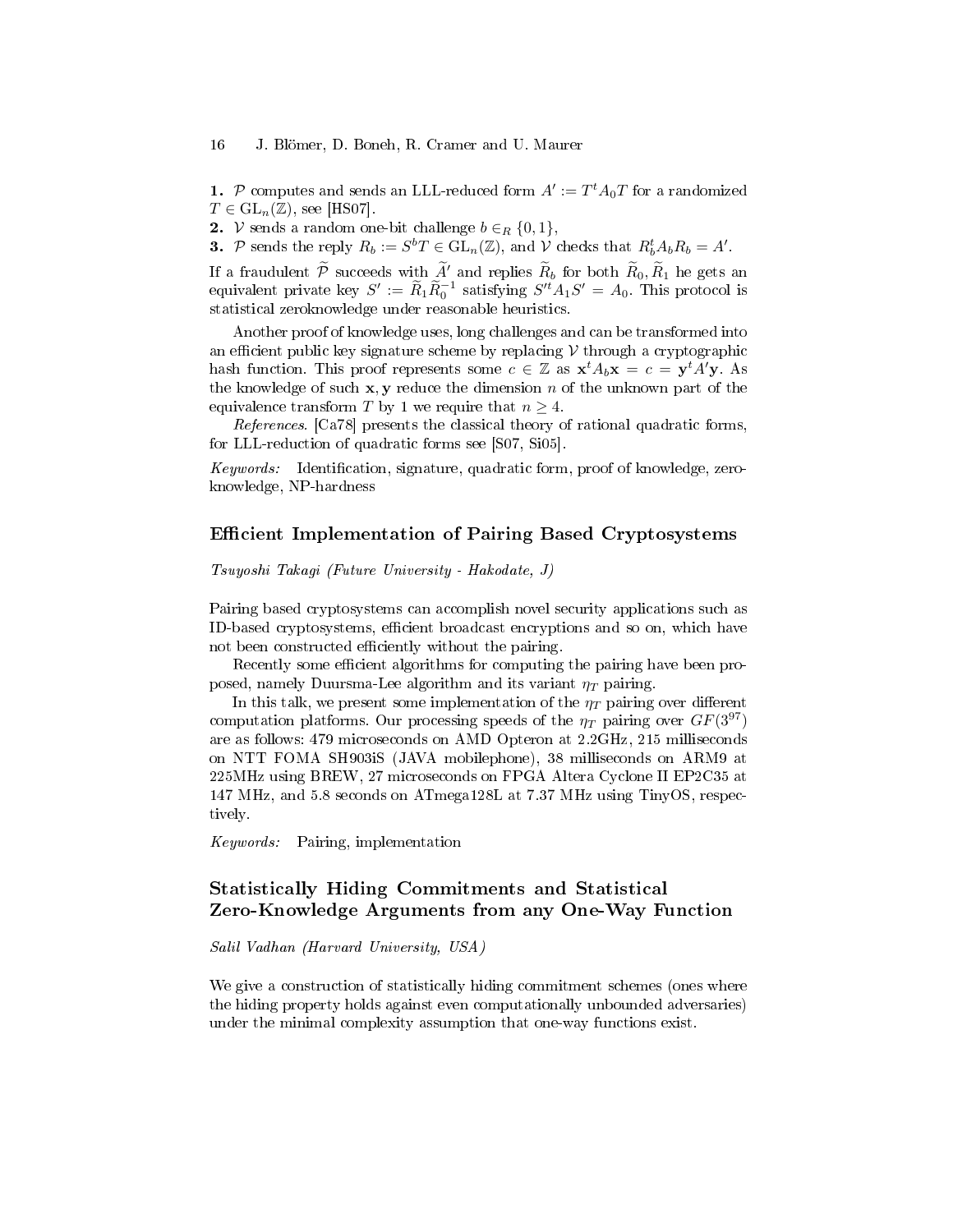Consequently, one-way functions suffice to give statistical zero-knowledge arguments for any NP statement (whereby even a computationally unbounded adversarial verifier learns nothing other than the fact the assertion being proven is true, and a polynomial-time adversarial prover cannot convince the verifier of a false statement). These results resolve an open question posed by Naor, Ostrovsky, Venkatesan, and Yung (CRYPTO `92, J. Cryptology `98).

Keywords: Cryptography, statistically hiding commitments, statistical zeroknowledge argument systems, one-way functions, interactive hashing

Joint work of: Haitner, Iftach; Nguyen, Minh; Ong, Shien Jin; Reingold, Omer; Vadhan, Salil

See also: FOCS 06 paper by Nguyen, Ong, and Vadhan, and STOC 07 paper by Haitner and Reingold.

### E-passports

Serge Vaudenay (EPFL - Lausanne, CH)

Passports are documents that help immigration officers to identify people. In order to strongly authenticate their data and to automatically identify people, they are now equipped with RFID chips. These contain private information, biometrics, and a digital signature by issuing authorities. Although they substantially increase security at the border controls, they also come with new security and privacy issues.

It is a well established fact that the basic access control (which is also used for symmetric key agreement) is pretty weak. It resists neither passive avesdropping nor online bruteforce attack. The European extension is better (based on Diffie-Hellman with authenticated keys) but not quite enough since the hash of files leaks.

One of the main privacy threat comes from the so-called passive authentication process which discloses digital evidence for private data authentication. Indeed, by accessing to the e-passport, anyone can get a digital signature from government authorities of a facial picture together with a name, a date of birth, and a citizenship. Future extensions will include extra private data. We suggest to fix passive authentication by using Zero-Knowledge proof of signature knowledge based on the Guillou-Quisquater protocol. This makes it possible to authenticate data while leaking no transferable evidence.

Keywords: RFID, travel documents, security, privacy

Joint work of: Monnerat, Jean; Vaudenay, Serge; Vuagnoux, Martin;

Full Paper:

http://lasecwww.epfl.ch/php\_code/publications/search.php?ref=MVV07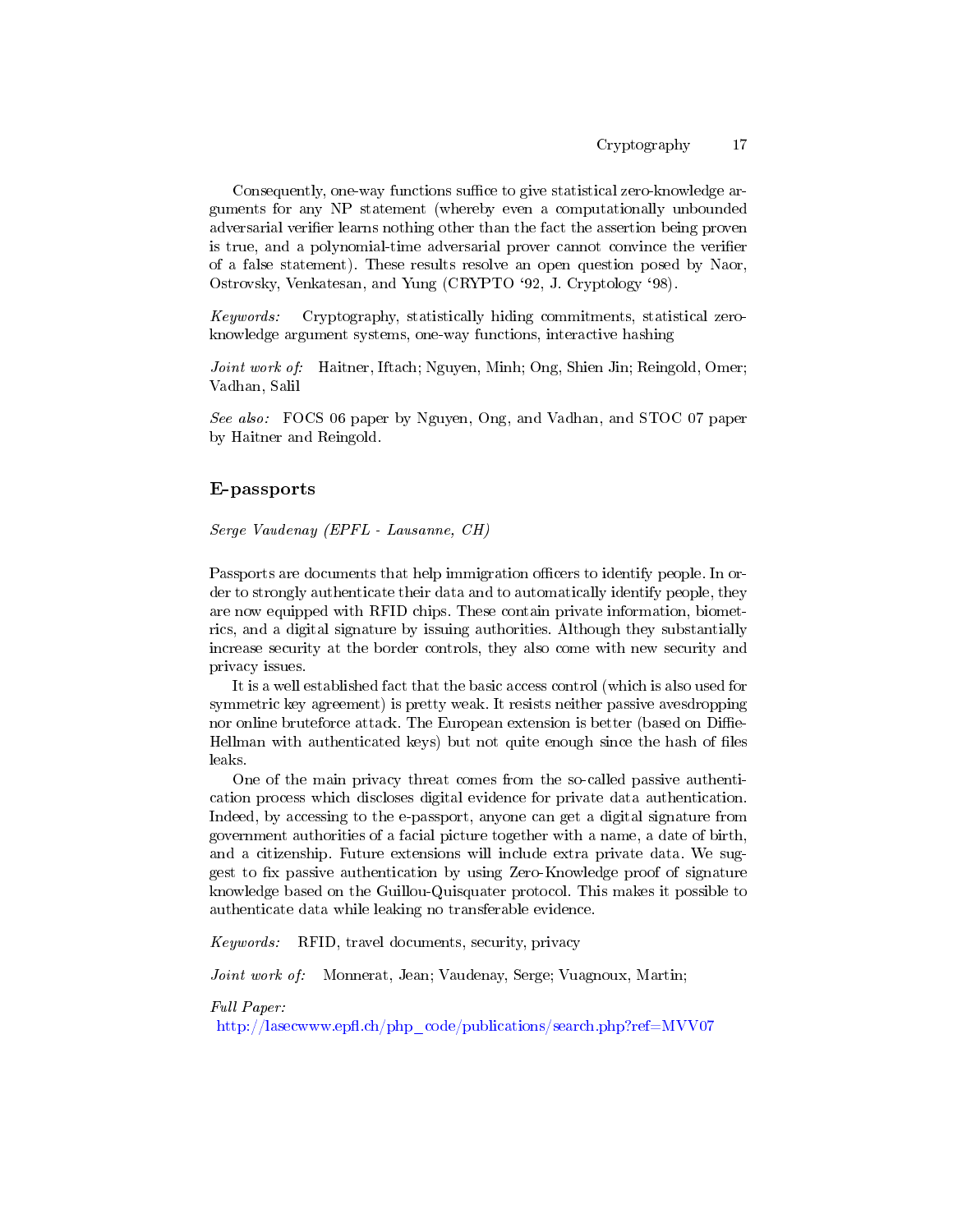#### Group message authentication

Douglas Wikström (KTH Stockholm, S)

Group signatures is a powerful primitive with many practical applications, allowing a group of parties to share a signature functionality, while protecting the anonymity of the signer.

However, despite intensive research in the past years, there is still no fully satisfactory implementation of group signatures. The schemes proposed so far are either too inefficient to be used in practice, or their security is based on rather strong, non-standard assumptions.

We observe that for some applications the full power of group signatures is not necessary. For example, a group signature can be verified by any third party, while in many applications such an universal verifiability is not needed or even not desired.

Motivated by this observation, we propose a notion of group message authentication, which can be viewed as a relaxation of group signatures. Group message authentication enjoys the group-oriented features of group signatures, while dropping some of the features which are not needed in many real-life scenarios. An example application of group message authentication is an implementation of an anonymous credit card.

We present a generic implementation of group message authentication, and also propose an efficient concrete implementation based on standard assumptions, namely strong RSA and DDH.

Keywords: Group signatures, anonymous credit cards, weaker assumptions

Joint work of: Wikström, Douglas; Przydatek, Bartosz

### Relativistic Cryptography

Stefan Wolf (ETH Zürich, CH)

It has been observed that protocols for quantum key agreement can exist the security of which is provable under the assumption that quantum OR relativity theory is correct. More precisely, such schemes rely on the phenomenon of nonlocality and on the non-signaling principle of relativity. A practical aspect is that the security is device-independent and holds whatever quantum systems are operated on. In the quest of finding efficient protocols of this kind, we discuss two new, pessimistic, results: First, binary quantum non-locality cannot be distilled, and second, there is no amplification of non-signaling privacy.

Keywords: (Post-) Quantum cryptography, device-independent security, relativity.

Joint work of: Wolf, Stefan; Dukaric, Dejan; Haenggi, Esther